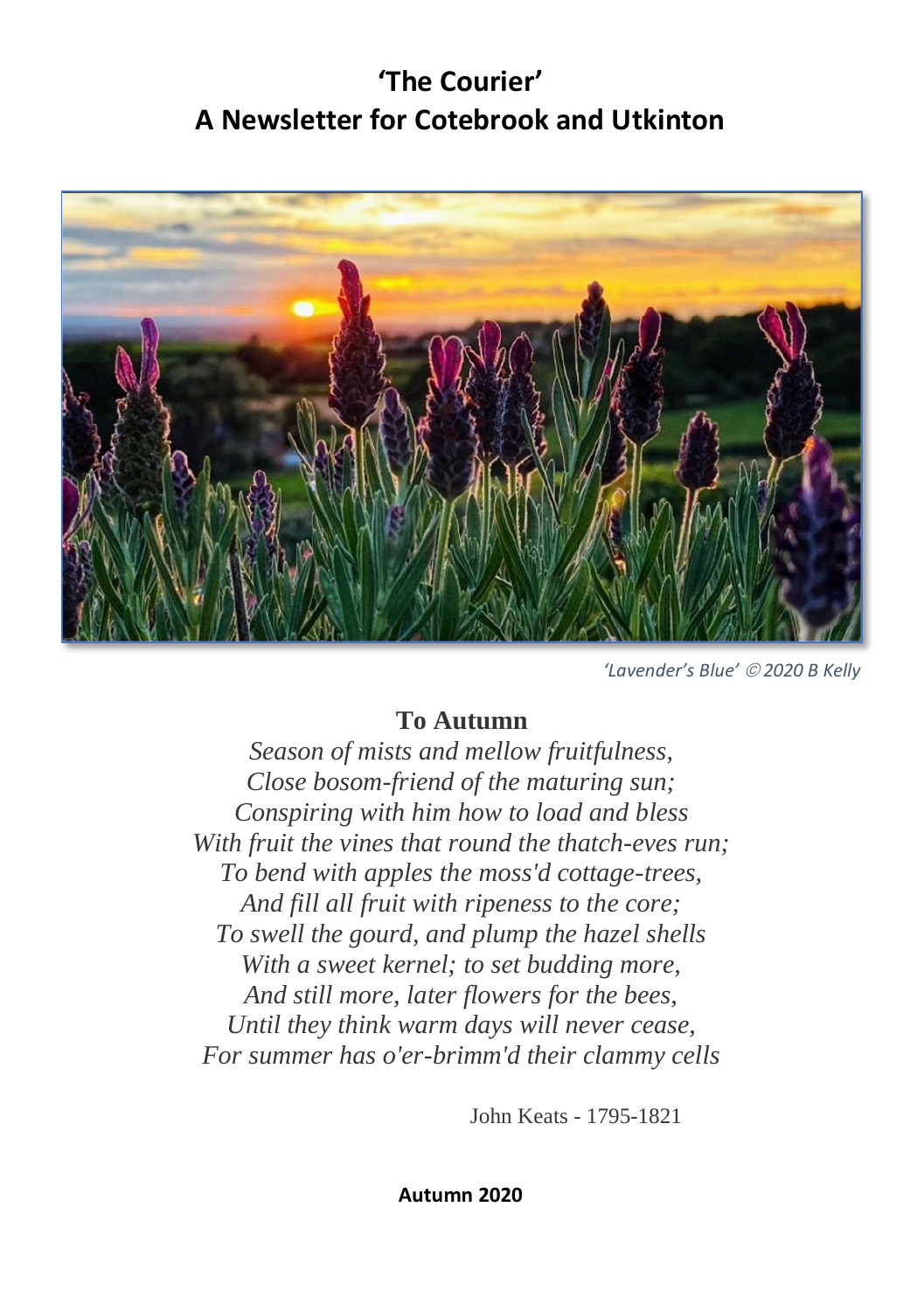#### **Editorial Comment**

There has been little else on our TV news, in our ears, the papers and the Internet apart from Covid-19 and we hope that you and your family have come through this unscathed. For both villages the Halls and Church were closed and with that came a rapid exit of all the hirers and events together with the associated revenue. Luckily the Local Authority came to the rescue with 'Business Interruption Grants' aimed at keeping these key components of our infrastructure functioning for the long-term.

The level of activity from CWaC diminished as offices were closed and many staff relocated to the new 'WFH' (work from home) environment, we saw many more Home Delivery vehicles and were very pleased with the level of support that Rose Farm Shop was able offer – an huge thank you to all the staff there.

It has taken a while, but a semblance of 'normality' has returned, masks have proliferated, and social distancing become a familiar pattern.

The school has been a 'godsend' for some parents, and we have watched their daily activities via the Facebook feed. They looked to be enjoying everything they did.

We had support from Weetwood Ales in the shape of two deliveries of hand sanitiser – FREE! And then a grant from CCF that allowed us to purchase yet more, so, many of our villagers were able to get sanitiser without too much trouble. A huge **'Thank You'** to the **'Buddies**' (you know who you are) who were selfless in supporting the vulnerable amongst our residents across our Parish.

Utkinton Village Hall reopened the multi-sport court behind the hall and was able to welcome old and new members in June. But if you would like to play tennis or practice your netball and basketball skills in a family friendly environment give Kath Dahill a call on 01829 733701. The Hall Committee also extended the car park.

#### **And both Village Halls opened for 'business' from 1st September!**

Notwithstanding the possibility of a 'second wave' 2020 and 2021 might, hopefully, be seen as a wind of change that came in like a lion and goes out like a lamb!

Sometimes in the community, parishioners consider starting up a group or get together with friends and start talking about what is missing or what would be needed in a Parish like ours. Then they think about the cost and that is where the thinking can often end.

One of the ideas the Parish Council has considered is the creation of a fund whose purpose would be to encourage new groups or support existing ideas to improve the cultural and leisure life of the Parish. Set at a modest level it could nonetheless make a big difference to those who could be discouraged when the funds have to be found for themselves. Especially for those groups that involve exercise or simply meeting up they could use the existing Village Halls where the charges could be met from the fund.

Before we take it further, we would be interested in hearing from you. Let us know your views by contacting any of your Parish Councillors.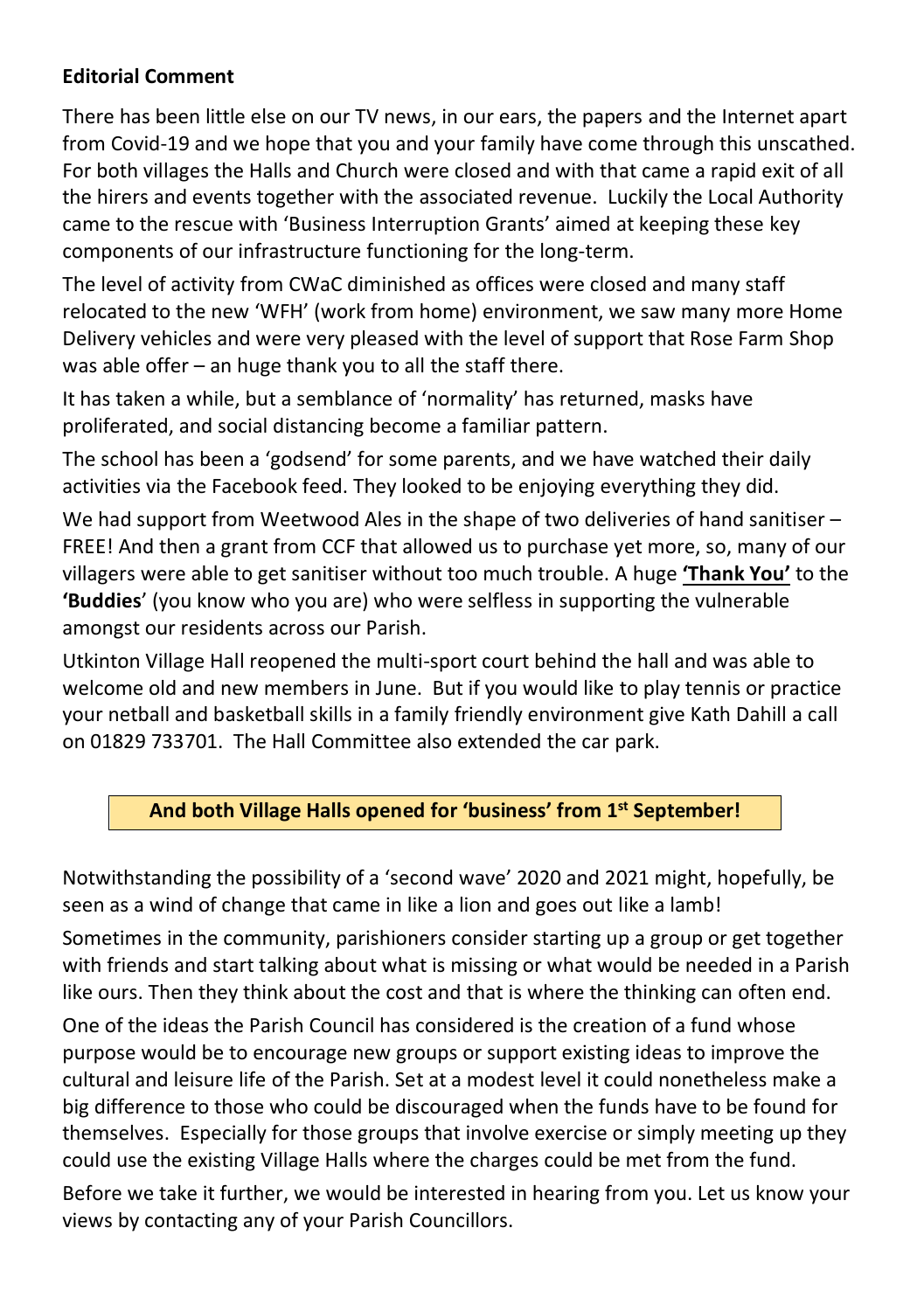#### **VILLAGE HALL NEWS:**

That we have two wonderful Village Halls at Cotebrook and Utkinton can sometimes be seen as an embarrassment of riches – too much choice for hirers to decide upon. Well much of that came to a grinding halt in March 2020 when the Government decided to implement its lockdown and **ALL** community centres and halls had to cease operations. So, no group activities, parish councils, fitness or social events – it was a big blow, softened by the Government's 'Business Interruption Grants' – both halls were eligible but, if anything, it was almost a 'poisoned chalice'. All of our groups ceased, some might not return, and it will take some time to regain to any real degree of previous activity.

But work never stops and at Cotebrook they recently completed the disabled entrance



at the side and back of the hall, it looks very good. The Hall will be re-opening from September 1st. The management Committee have taken rigorous steps to ensure that all Covid-19 guidelines have been followed and are in place. The main hall will be available for hire, but the Alex Timpson room and kitchen will not be open. Additional terms and conditions for hire have been drafted and a full

risk assessment has been undertaken. If further details and information are required please contact Judith Walters by email or telephone, 01829 760513/ 07711 243521. The committee has recently completed all the necessary risk assessments etc. and has had discussions with the main users.

Utkinton Village Hall has also experienced transformation as well and has had; a thorough deep clean, a replacement water-heater to ensure that each of the sinks has the proverbial 'H&C running water' and, on a much smaller scale, the persistent dripping tap in the disabled loo drips no more (thanks to David Woodward) and the door to the ladies loo no longer sticks (thanks to Les Atkinson).



Five hand sanitiser stations have also been installed. We have an extended car park so it is easier to park and a few more cars can be accommodated. The Tennis Court has had a spring clean (ta ever so Graham Harrison), Kath Dahill has taken up the role of court secretary (01829 733202).

In February, Graham Stewart stepped down as Chair of the Management Committee after more years than he cares to admit to – our **grateful thanks for all his service** across the years - and Frank Tunney was elected to the role and will be supported by Graham Harrison as treasurer – all we need now is a secretary (any takers?)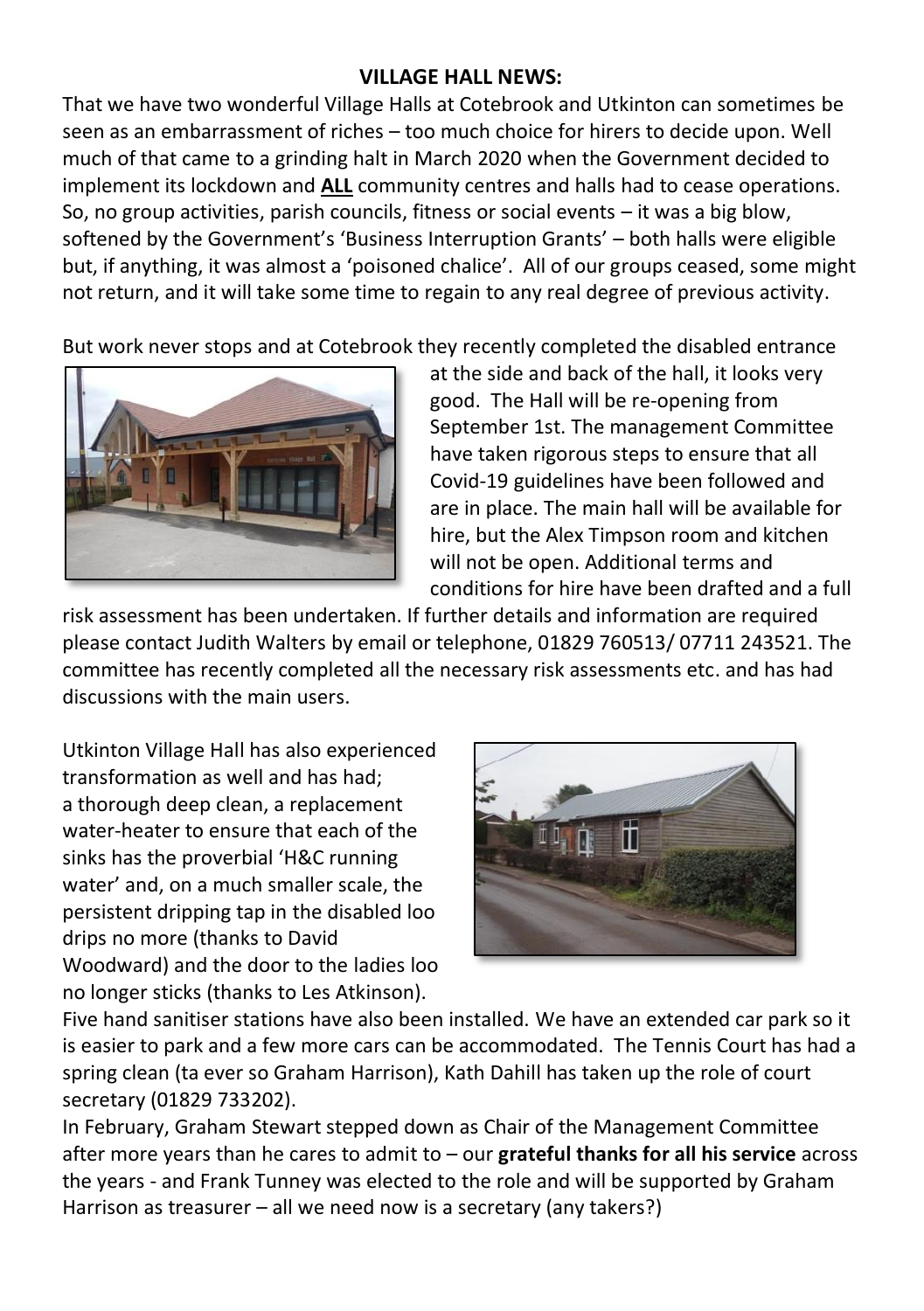#### *UTKINTON WI*

Until 'lockdown' regulations have been fully relaxed we don't have a programme of events and meetings for the WI – but rest assured we will publish them on the Parish website and Facebook when they are available.

We have had some good suggestions for future events and activities and would really like to have your input – once we can get up and running again, we will try to incorporate them into a programme for 2021;

Here is a small sample of some of the ideas that we have had

- **Christmas and postcards or a calendar** featuring pictures taken by local photographers.
- **Family Treasure Hunt**
- **Recipe Booklet**
- **WI Garden Show**
- **Fashion Show**
- **A history of Utkinton and Cotebrook**

**All of the above and more would be used to raise funds for the WI and the Village Hall and your suggestions for activities would be really welcome.**





The WI and the Village Hall Management Committee would like to hear your suggestions so why not get in touch with either Liz Hannath or Margaret Bowers and put some forward?

*The annual Utkinton Quiz and Garden Party have been postponed until 2021 But, in the traditional words of the BBC in times of crisis;*

> *'Normal service will be resumed (at some time in the future!)'*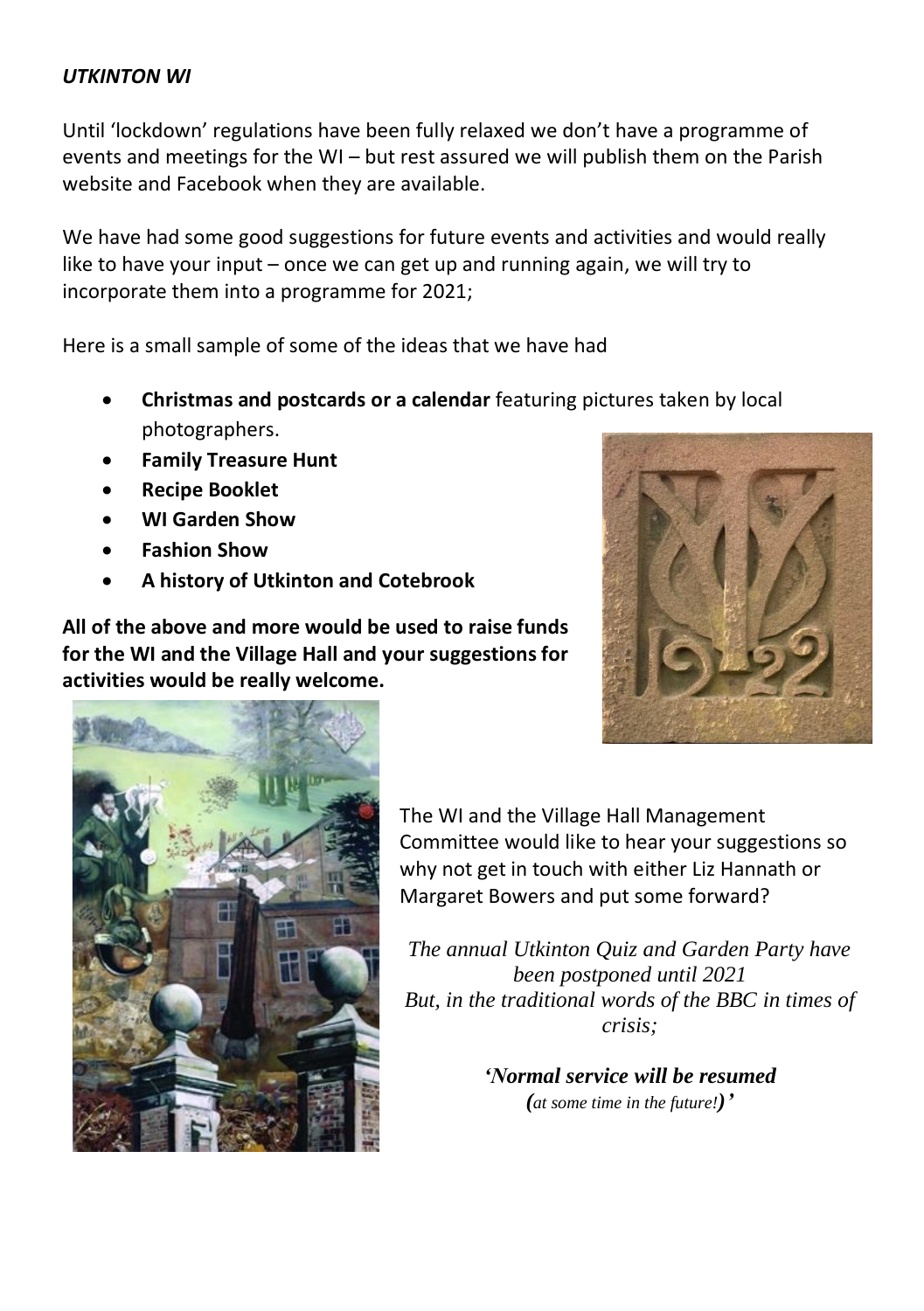#### **Utkinton Village Hall Members' Club – Winners**

| Month           | Winner           |
|-----------------|------------------|
| Nov 2019        | Mrs. M Bowers    |
| Dec 2019        | Mrs. L Hardstaff |
| Jan 2020        | Mrs. R Lee       |
| Feb 2020        | Mrs. K Murray    |
| Mar 2020        | Mr. J Pownall    |
| Apr 2020        | Mr. G Stewart    |
| May 2020        | Mrs. D Edwards   |
| Jun 2020        | Mr. F Tunney     |
| <b>Jul 2020</b> | Mr. A Smith      |
| Aug 2020        | Mrs. F Chynoweth |

Thank you to all our members who are contributing valuable funds to the Village Hall.

This form can be found on our website as a download to print at the address below;

|                                         | Your Village Hall Needs You!                                                                                                                                                                                                                                                                                                    |
|-----------------------------------------|---------------------------------------------------------------------------------------------------------------------------------------------------------------------------------------------------------------------------------------------------------------------------------------------------------------------------------|
|                                         | The costs of running Utkinton Village Hall are going up!                                                                                                                                                                                                                                                                        |
|                                         | Maintenance costs have risen dramatically.                                                                                                                                                                                                                                                                                      |
|                                         | We need to raise funds, please help by joining:                                                                                                                                                                                                                                                                                 |
|                                         | The Utkinton Village Hall Members' Club                                                                                                                                                                                                                                                                                         |
|                                         | What do I get? A monthly draw where you can win a cash prize.<br>The cash prize will be 50% of the membership<br>subscriptions.<br>Subject to numbers of members, there will be one prize<br>winner per month.<br>What do I pay? Only £20 membership fee per year.<br>What does the Village Hall get? 50% of all subscriptions. |
|                                         | THE MORE MEMBERS WE HAVE - THE HIGHER THE PRIZE MONEY                                                                                                                                                                                                                                                                           |
|                                         | Please help by filling in the attached form and giving £20 for each<br>membership with a chance to win a cash prize. There is no limit to<br>membership - please invite your friends and family to join                                                                                                                         |
| Full Name<br>Address                    | The Utkinton Village Hall Members Club<br>I would like to request one annual membership for the Utkinton Village Hall Members<br>Club at a cost of £20.00 (Please make cheques payable to Utkinton Village Hall).                                                                                                               |
|                                         |                                                                                                                                                                                                                                                                                                                                 |
| Telephone No.                           |                                                                                                                                                                                                                                                                                                                                 |
| Email:                                  |                                                                                                                                                                                                                                                                                                                                 |
| Signed<br>Utkinton CW6 017 - Tel 752551 | Please send membership forms and cheques to: R W Francis, Hunters Tryst, Tirley Lane,                                                                                                                                                                                                                                           |

#### <http://utkintonandcotebrook.com/about/utkinton-village-hall/>

#### **You may have to scroll down the page a bit**

### *VE Day 2020*

Due to be commemorated on Friday 8 May 2020, the 75th anniversary of the defeat of Nazism was beaten by the pernicious hidden foe of Covid-19.



*"Chairs and cheers everybody!"*

However, some residents took celebrations into their own hands and avoided any possibility of crowded streets or halls.

Some used front gardens, others their driveways and yet others the verges in front of a row of houses

*… No alcohol was harmed in the making of this commemoration!*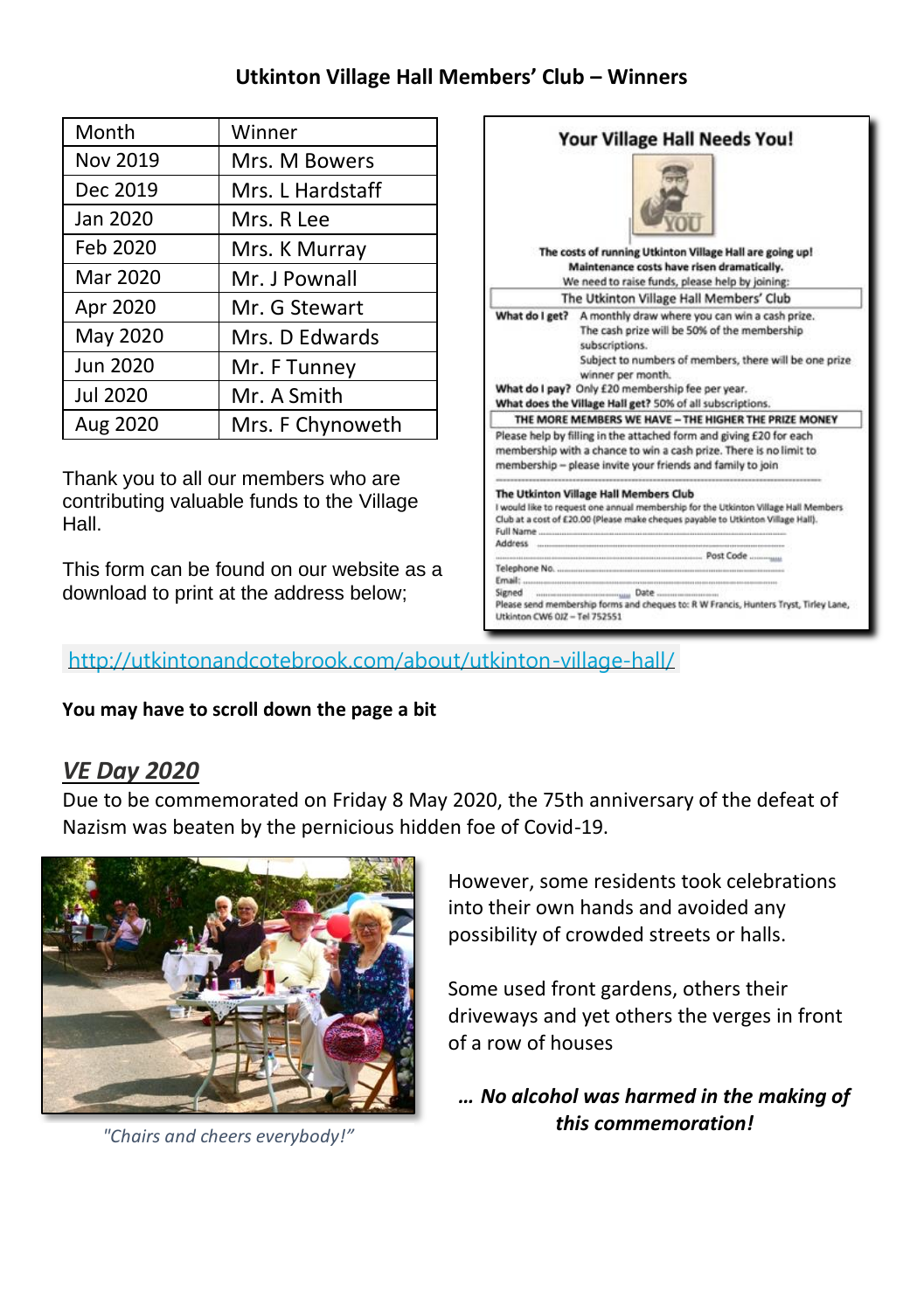#### **ROSE FARM SHOP, 'BUSINESS PARK' AND EXTENSION**

When we moved into Utkinton 30-years ago the shop and post office sat on the corner of Quarry Bank and John Street – an archetypal village shop.

Tony and Eileen Booth decided to sell up and, sometime later, to move southwards, so John Johnson took up the reins with a plan to move the facility to its current location just off John Street in a field that his family had farmed for many years.

Rose Farm Shop has been a gathering place for the past 23 years, initially as a shop and PO gradually adding a café, gift shop, garden centre / florists, car wash and, latterly, a camper van business that has replaced the slot vacated by 'The Shed Man'.

Roger Barnes' 'Shop 'n Wash' ceased trading earlier this year when *Roger announced his retirement* – we wish him well.

More recently some of the visible farming elements were moved to 'pastures new' at the family's other properties on Quarry Bank and in Duddon.

John and David Johnson haven't let the grass grow under their feet – they decided to convert the vacant barn into business units and that is what this article is about. We asked, 'why make the changes?' – and it was a simple fact that the farming enterprise had outgrown the barn and it made some sense to diversify and bring some new business to the village.

All of these ventures are open;

*Chase and Wonder* – pottery, candles and gifts all designed locally and made in the UK. *Landfill Angels* – if you've seen the BBCTV programme 'Money for Nothing', then you will know what they do…

*The Style Shed* – a unique shopping experience, affordable Ladieswear, footwear and accessories

*'Yoga in the Cowshed'* has transferred from the Village Hall

*'Complete Electrical Solutions NW'* a domestic and commercial electrician has opened and the final piece of the jigsaw - a fully equipped fitness centre in the guise of *'Legacy Fitness'* has joined the 'party'.

### **We wish them all well and hope they all thrive.**

As well as employment, these ventures will also bring footfall to the shop, the café, gift shop, florist, car wash, camper van sales and, of course; **the DONKEYS**!

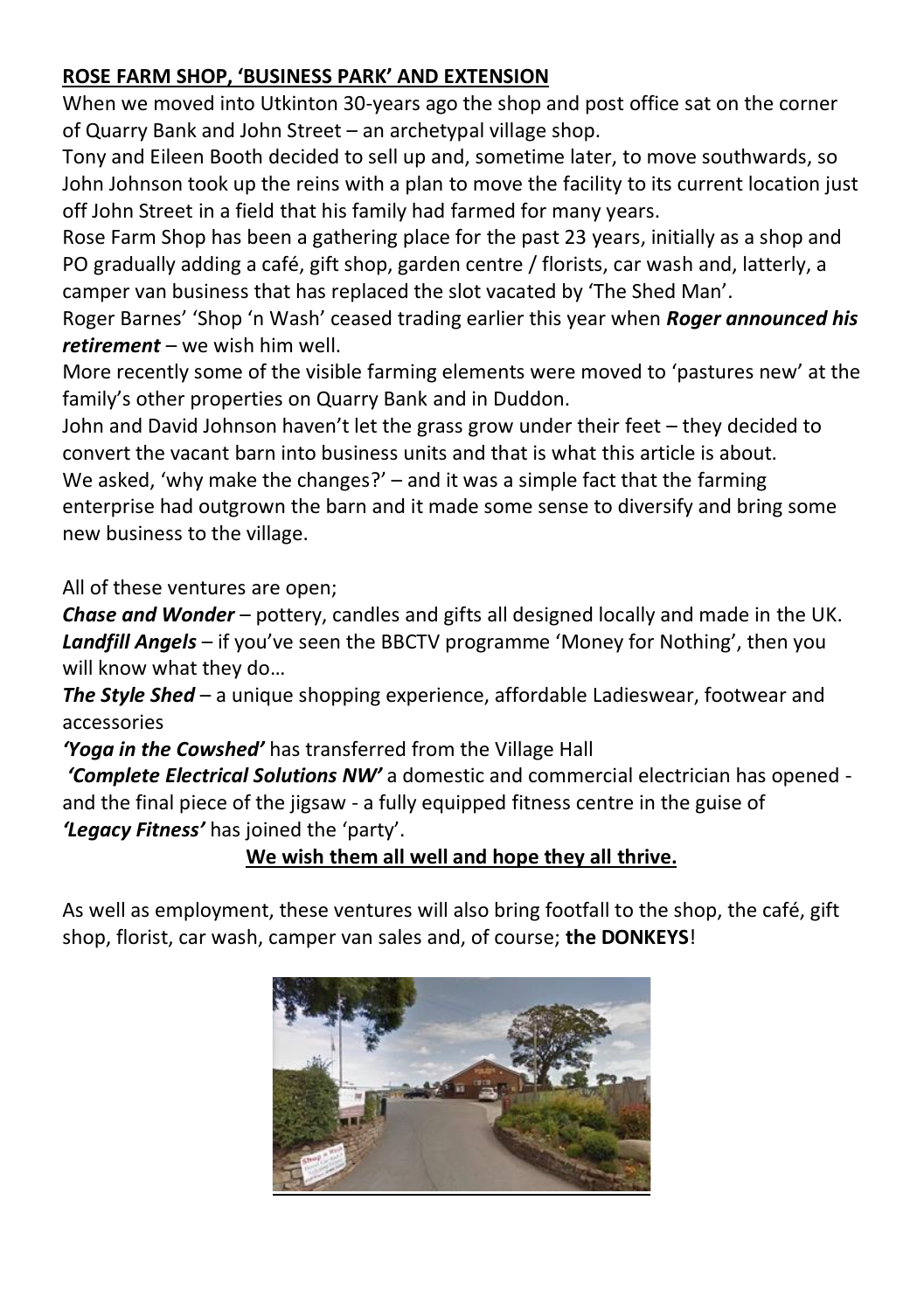All phone numbers below are prefaced by 01829 (unless it is a mobile number);

| Cotebrook                 |                                                 |              |  |
|---------------------------|-------------------------------------------------|--------------|--|
| Fox & Barrel              | https://www.thefoxandbarrel.co.uk/              | 760529       |  |
| The Alvanley Arms         | https://www.robinsonsbrewery.com/alvanleyarms   | 760200       |  |
| <b>Shire Horse Centre</b> | https://cotebrookshirehorses.co.uk/             | 760506       |  |
|                           | <b>Utkinton</b>                                 |              |  |
| Rose Farm Shop & PO       | http://www.rosefarmshop.co.uk/                  | 732978       |  |
| Coffee House              | http://www.rosefarmshop.co.uk/coffee-shop/      | 730242       |  |
| Dragonfly Home & Gifts    | https://www.facebook.com/dragonflyhomeandgifts/ | 733092       |  |
| Rose Farm                 | http://www.rosefarmshop.co.uk/                  | 730242       |  |
| Flowers/Plants            |                                                 |              |  |
| <b>Factory Campers</b>    | https://factorycampers.co.uk/vehicles-for-sale/ | 738934       |  |
| Legacy Health & Fitness   | https://legacyhealth.fitness/                   | 830371       |  |
| Chase & Wonder            | https://www.chaseandwonder.com/                 | 732913       |  |
| Landfill Angels           | https://landfillangels.com/                     | 07792 193508 |  |
| Complete Electrical       | http://completeelectricalsolutionsnw.co.uk/     | 830087       |  |
| Solutions                 |                                                 |              |  |
| The Style Shed            | inthestyleshed@gmail.com                        | 07771 590003 |  |
| Yoga at the Cowshed       | https://yogaatthecowshed.co.uk/                 | 07860 116141 |  |

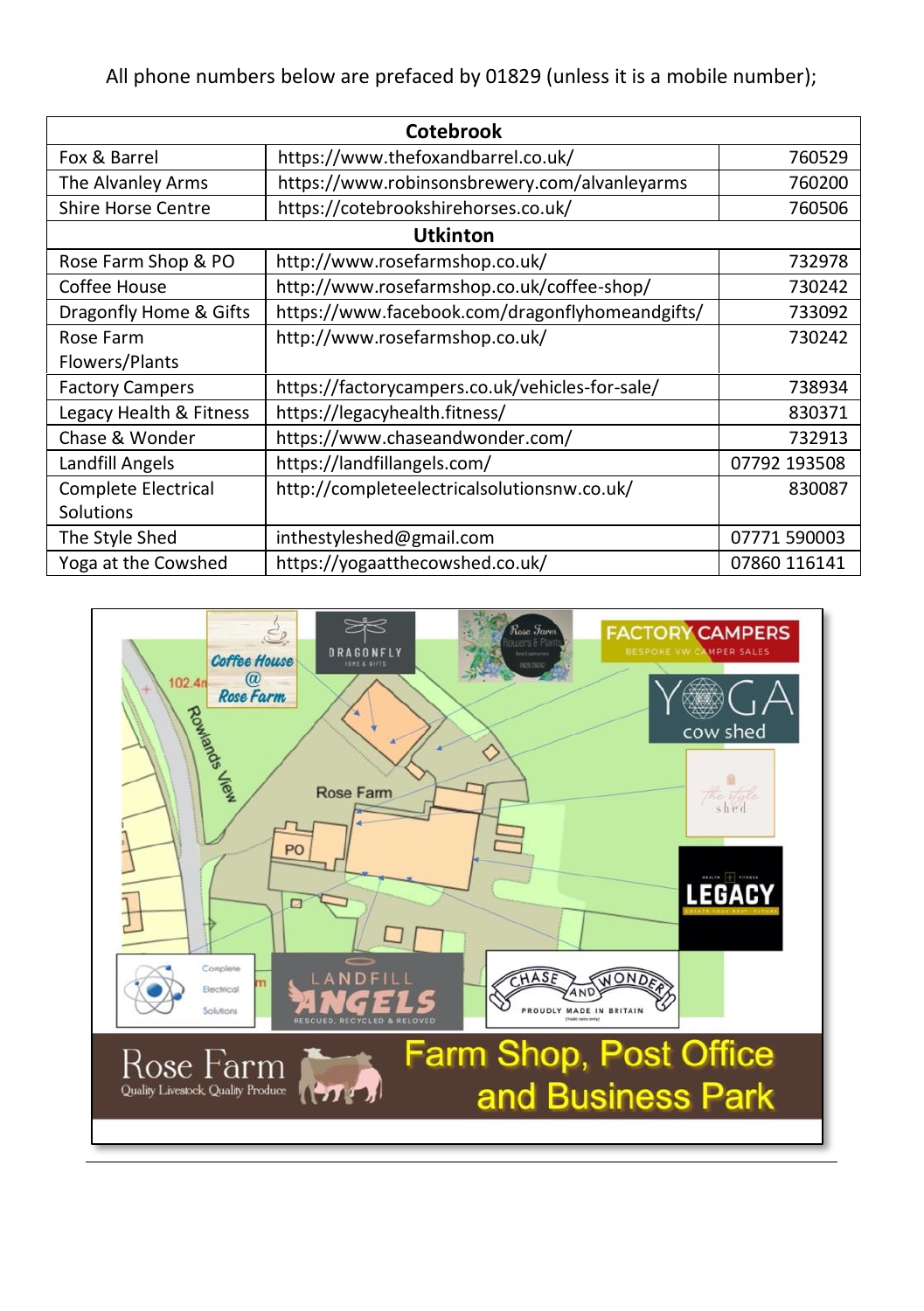#### **Neighbourhood Plan: An update;**

We've been asked on numerous occasions; 'What happened to the Neighbourhood Plan'?

It was submitted on-time in March, only for the dreaded C-19 to cause some delays to the process. Although it took almost three years to get there, but it is on the final leg of its journey and the Steering Group delivered it to this stage within budget – grant funding provided by 'Localities' (the organisation set up by MHCLG to manage Neighbourhood Plans).



The current situation is that the Steering Group has submitted the Final Draft, with your amendments and comments, to both CWaC and CCA for scrutiny. They also sent the same documents to a number of 'Statutory' and other Consultees (around 40 in total) and the response has been, generally, that the draft needed no changes and was broadly acceptable.

The only requirement was that any requests for change needed to be with the Steering Group no later than 4th December. Some thirty-three Consultees were contacted – two recipients were not found, seven responded with no comments and one (Mersey Forest) with some broad recommendations.

The next stage is for CWaC to validate the Draft Plan before it goes to an Inspector, who will judge if it is ready for a 'Referendum' or whether they require any changes. This isn't thought likely until early in 2021.

Our hope is that we will be able to get this to that final stage, where you, as residents, will have the ultimate say 'Yes' or 'No' by referendum in Spring 2021. But even at this stage, the ministry responsible 'The Ministry of Housing, Communities and Local Government' (MHCLG) has deemed that Draft Neighbourhood Plans, such as ours, carry weight in the planning process and this should help us to ensure that our community develops in a measured and open fashion to meet the needs of Utkinton and Cotebrook for the next ten years.

If you would like to download and read the three documents (Final Draft Plan, Appendices and the Consultation Document) then you can get them by going to this page on our website and clicking on each of the links:

<https://utkintonandcotebrook.com/neighbourhood-plan/>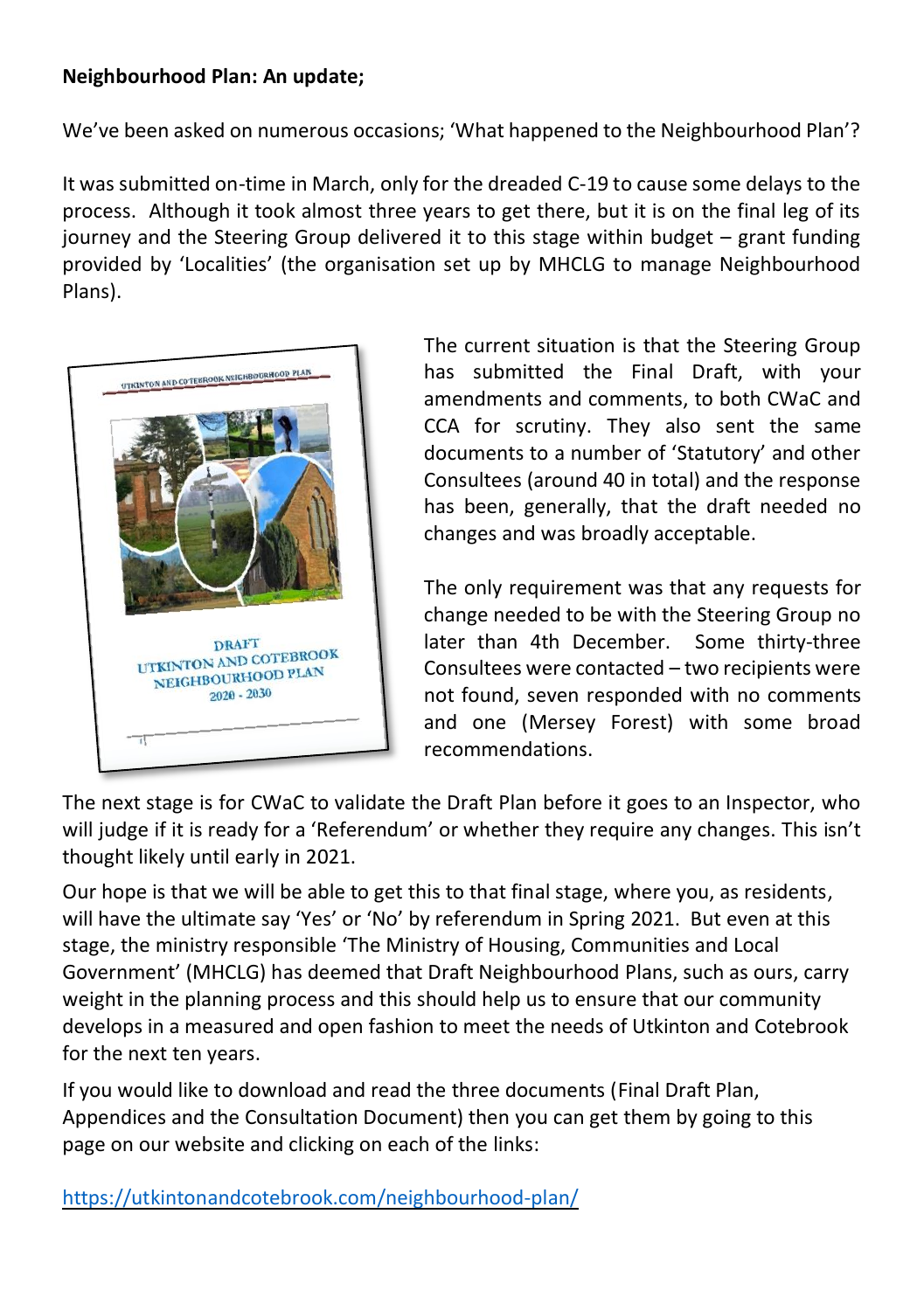#### **Quarry Wood Project**

The Quarry Wood lies just off Tirley Lane and has been a project that has been on the Parish Council's wish list since 2017. It was the

subject of a grant from the Cheshire Wildlife Trust a couple of years ago.

The goal was to try and bring this project to fruition by Spring 2020 to enable the community to enjoy this natural resource to its fullest. However, a small virus got in the way and it wasn't completed until early August. The project was managed by Cllr Jason Hughes and our thanks for the efforts he put in.





The whole of the fence around the marl pit and pond has been replaced on a 'like for like' basis, but the fence isn't finished, and we are looking to install livestock netting on the pond side to make it much safer for children and animals. If you would like to help us maintain it please

contact Jason on either [jason.hughes1903@sky.com](mailto:jason.hughes1903@sky.com) or his mobile 07384 437565

The Parish Council are the registered owners of this wonderful resource and recent research suggests that we took over in 2002. They are also considering a number of other projects and they would appreciate your comments and involvement. Landscape maintenance to cover:

- High Billinge pond and surround
- The Utkinton War Memorial
- The Steps (between upper and lower Northgate)
- Cotebrook Green (hopefully to be transferred from CWaC to UCPC)

They have put the maintenance of these out to local tender but if you would like to be considered, please get in touch. But do you know who actually owns each of these? If so, please let them know.

On the subject of **Cotebrook Green**, we recently received notice that CWaC would transfer the lease to the Parish Council but there would be a cost of, £1,260 to cover their 'legal and surveying fees'. We have asked for this to be reconsidered but we may have to find ways of raising the funds – so watch this space.

It is still our intention, and embedded in our Neighbourhood Plan, to convert Cotebrook Green a community space with fruit trees, wildflowers et al, but if you have any thoughts on what you would like to see there, please get in touch.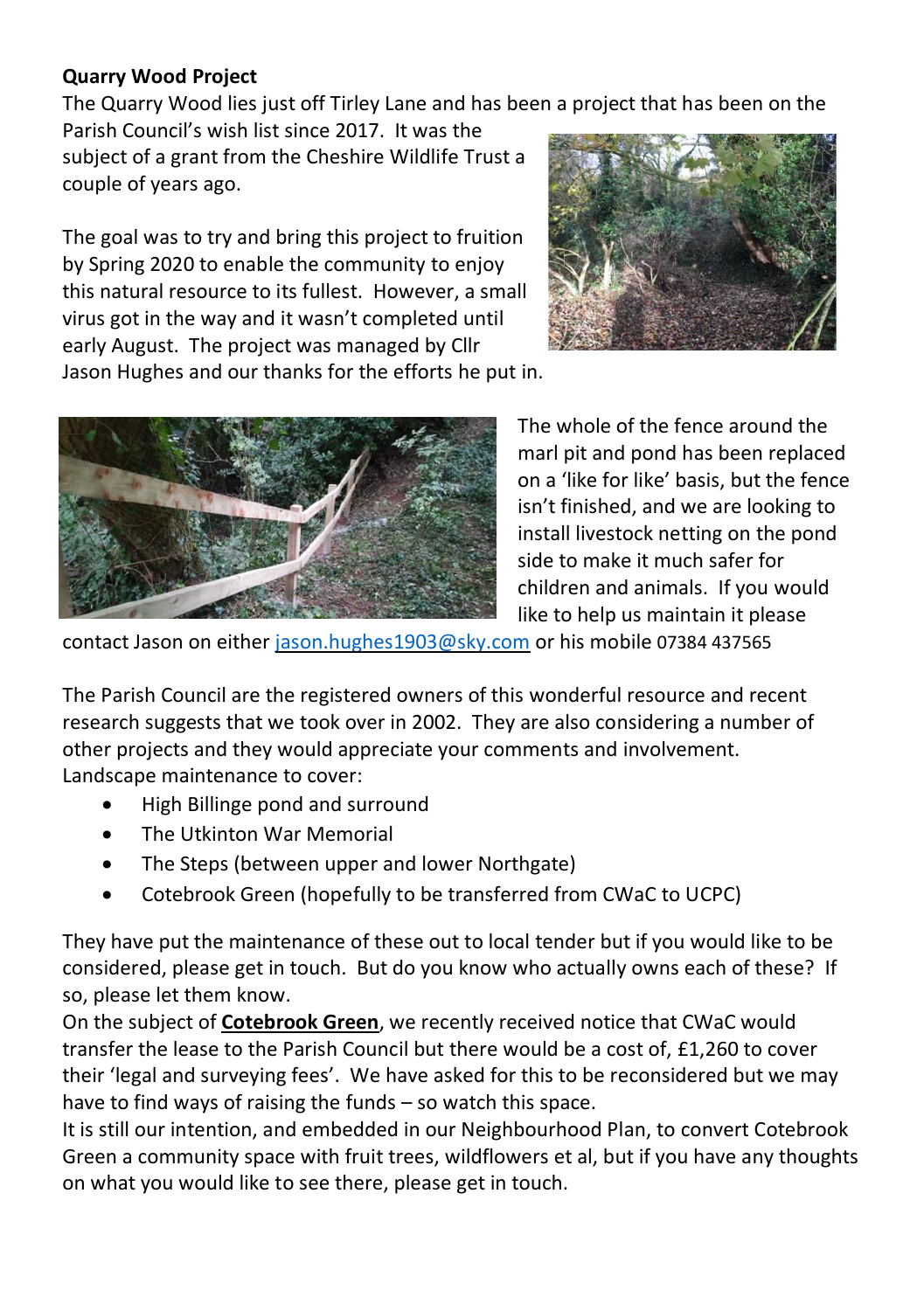#### **Highways, By-ways and Speed Management.**

a. When the **20mph zone** was introduced, we asked for the speed to be changed on the solar powered speed indicating sign from Quarry Bank and the most recent conversations have been about the relocation of this sign to the North side of the bus-stop on John Street, pointing towards Willington, where there is a clear view for about 100m and this would give adequate reminders to oncoming drivers of the 30mph Speed Limit ahead.

The Parish Council and Eveleigh Moore Dutton talked to CWaC about extending the 20mph Zone between the bus stop and Big field Lane. This was rejected by both the CWaC Highways team and Cheshire Police. We could do it ourselves but were told that this would mean the whole of the 20mph zone in Utkinton would become unenforceable! Its back in the melting pot right now!

- b. **Stable Lane/Utkinton Lane, Cotebrook** The Parish Council, aided and abetted by our Ward Councillor, Eveleigh Moore Dutton submitted a request to CWaC to make the extended crossroads a 30mph zone (see picture). This was digested, cogitated and deliberated upon by CWaC who eventually said 'yes' but subject to the Parish contributing 50% of the proposed £2,600 bill – we are still in discussion over this.
- c. **State of roads** you, our residents, are constantly asking when some of the 'hot-spots' will be dealt with. Tirley Lane was resurfaced in October and subsequently lined at its junctions, – The next target will be the stretch between Wood Lane and Rose Farm Shop entrance – your help would be gratefully accepted and if



you could complain to CWaC it could make all the difference. We will also continue to monitor Utkinton Lane and Wood Lane.

d. **School Parking** - One concern raised by a number of residents is the growth in the numbers of cars at the school in the morning and evening and the indiscriminate manner in which some parents park to drop off and pick up. Quarry Bank becomes almost unpassable and we hope to be talking with the School and PTA to see what might be done and find some solutions.

**Don't forget if you see a pothole or want to comment or complain about signage or the state of roads, then you can do so via this link on the CWaC Website;** [https://www.cheshirewestandchester.gov.uk/residents/contact-us/report-it/potholes-](https://www.cheshirewestandchester.gov.uk/residents/contact-us/report-it/potholes-and-road-faults.aspx)

> [and-road-faults.aspx](https://www.cheshirewestandchester.gov.uk/residents/contact-us/report-it/potholes-and-road-faults.aspx) Or you can simply call them on 0300 123 7036 or email at [engch@cheshirewestandchester.gov.uk](mailto:engch@cheshirewestandchester.gov.uk)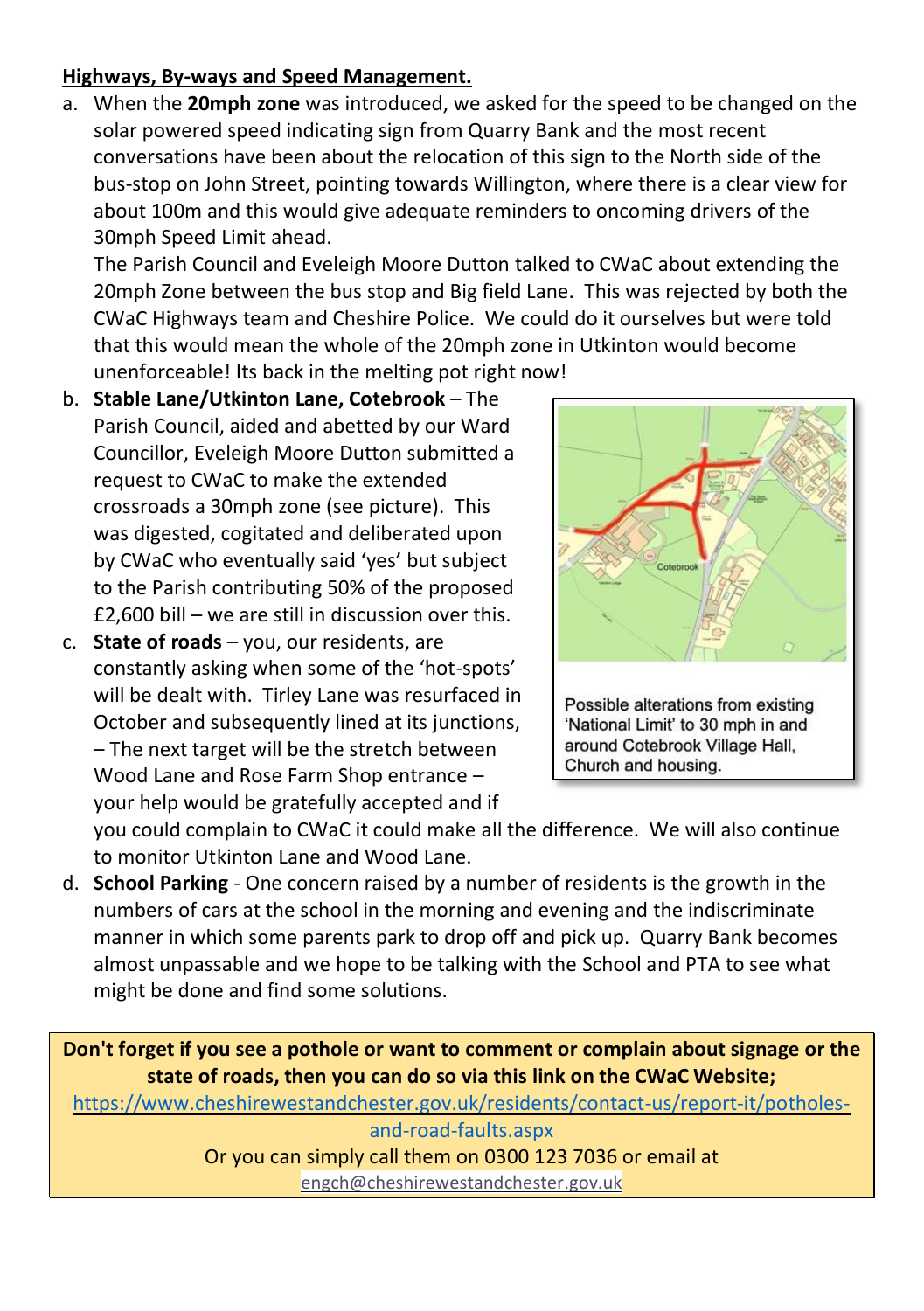#### **St John and the Holy Cross, Cotebrook;** *Rev. Georgina Watmore*

*"It is almost impossible to find an adjective that can adequately describe the last few months. COVID-19 has affected all our lives. There is much to grieve with those who have suffered loss of life and lifestyle, plans, jobs and opportunities. But there has also been time to reflect and re-open our eyes to the value of our health and freedom, importance of the natural world and the gift of family, friends and neighbours. The easing of 'lockdown' brings further challenges as each of us has to navigate how we re-engage with community and continue with our lives.* 

*Forced to close our buildings in March, Tarporley Parish continued to worship online, but with the easing of restrictions we have been slowly moving forward to resume Sunday services, weddings, baptisms and funerals in all three of our Churches: St Helen's Tarporley, St Thomas, Eaton and St John and the Holy Cross Cotebrook. I am delighted that we will be celebrating Harvest at St John's with a service of Holy Communion at 11:15am on Sunday 4th October. Unless guidelines change, we will thereafter continue our normal service pattern and hold a communion service at St John's on the first Sunday of every month at 11:15am. Up to date details of services can be found on our website<https://www.tarporleyparishchurch.org/> We will be following all government and church guidelines and have undertaken thorough risk assessments, putting in place measures to keep everyone as safe as possible. These include maintenance of social distancing, the frequent use of sanitiser, the wearing of masks, no congregational singing and the suspension of sharing wine (please contact me if you would like a fuller outline of how our services* 



*will now look). The prohibition on congregational singing means it is unlikely that we will be able to hold our popular Lessons and Carols service in the usual way. However, I am hopeful we can instead gather to celebrate Christmas with a family friendly building and blessing of our Crib and re-telling of the nativity story (using chocolate!) on Sunday December 20th at 4pm.* 

*This will be my last service at St John's as I step down as Rector of Tarporley at the end of the year. I have thoroughly enjoyed my six years here and want to thank you all for making me so welcome and supporting the life and work of St John's. Regardless of how long it takes for us to navigate our way through COVID-19, I pray that, as individuals and a community, we will find the space and time to heal all that has harmed and hurt whilst carrying forward and building upon all the blessings we have found. If there is anything, we can do to help please get in touch The websit[e http://www.tarporleyparishchurch.org/](http://www.tarporleyparishchurch.org/) will be kept up to date with information, worship and prayers and I will continue to email the same. If you would like to receive these emails or know of anyone else who would (or who needs a hard copy), please get in touch with me. With every blessing. Georgina [revgeorgina@me.com](mailto:revgeorgina@me.com) "*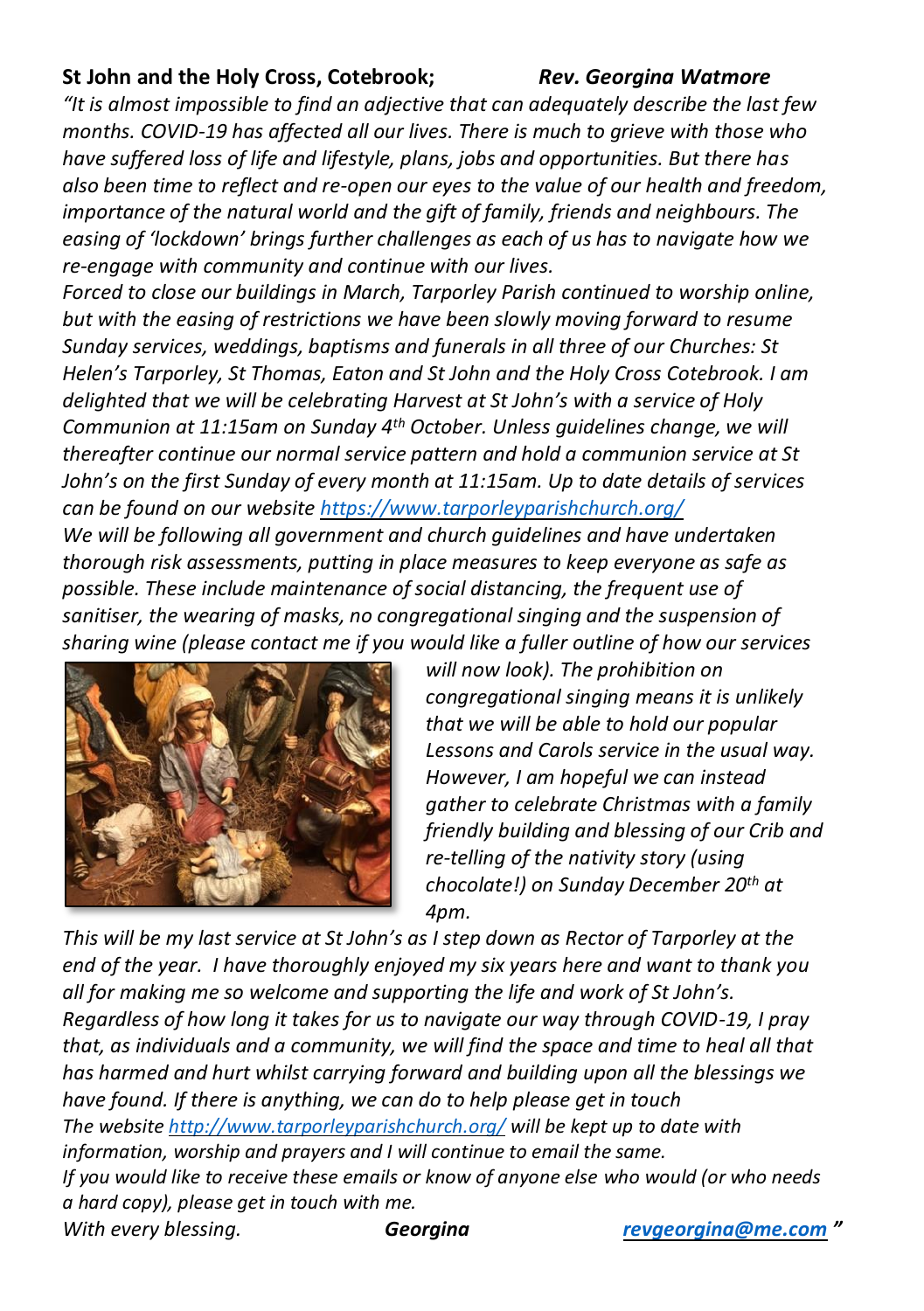## **Utkinton St Paul's CE Primary School**

*'Enabling every child to fulfil their potential in a nurturing Christian environment'* We are a small Church of England primary school, set in idyllic grounds in the rolling Cheshire countryside, just outside the village of Tarporley.

Our school is celebrated for its friendly and nurturing qualities, with children growing up to become caring young people, who enjoy challenging themselves and achieving success.

Small class sizes allow us to offer children an individual, personalised education, built on their own needs. Through our exciting and creative approach to learning, we allow children to enjoy their experiences, whilst giving them the confidence to try new things and develop their understanding across the curriculum.

If you would like to know more about the school, staff, events and much more, please visit our web pages through this link[: http://www.utkintonce.cheshire.sch.uk/](http://www.utkintonce.cheshire.sch.uk/)

| <b>Contacting the School</b> | <b>Key Contacts</b>                               |
|------------------------------|---------------------------------------------------|
| Utkinton Primary School      | Headteacher: Lorna Pleavin                        |
| Quarry Bank, Utkinton,       | Main Contact: Jo Wright (Admin Officer)           |
| Tarporley, Cheshire          | admin@utkintonce.cheshire.sch.ukTel: 01829 732322 |
| CW6 0LA                      |                                                   |

**Cotebrook and Utkinton Village Hall groups restarting** (all subject to the appropriate regulations vis-à-vis meetings and groups)

| Mon 9.30     | Physio led Pilates  | Dianne Hyatt: 07725 357328 physiopilates di@yahoo.com          |
|--------------|---------------------|----------------------------------------------------------------|
| Mon 6.15 pm  | Linni Lanni Pilates | Lauren Cooling: 07709 487954 info@coolingandcolling.co.uk      |
| Tues 8.00 pm | Pilates             | Claire Darlington: 07968 077180                                |
|              |                     | hello@mindbodyfitnesswithclaire.co.uk                          |
| Tues 7.00 pm | Candlelight Gong    | Karen Blundell Severn: 07507 369364 www.wellbeingwave.com      |
|              | Sound Meditation    | September 8th & 15th                                           |
| Wed 7.30pm   | Radio Club          | Peter Fox: 07919 315547 g8hav@msn.com                          |
| Thurs 8.00pm | Orchestra           | Sarah Cooper: 01829 760654 whatsarahdoes@yahoo.co.uk (starting |
|              |                     | again in October)                                              |
| Fri 9.45     | Zumba Gold          | Maritza Santos Taylor: 07501 373426 livezumba@yahoo.co.uk      |
| Fri 7.1pm    | Fenice Flute        | Angelika Stephenson: 07906 636891                              |
|              | Choir               | angelikastephenson@yahoo.co.uk                                 |

#### **Cotebrook Village Hall** (details on the CVH website and Facebook)

#### **Utkinton Village Hall** there are a number of groups likely to restart:

| Tue Eve     | Utkinton and Cotebrook       | www.utkintonandcotebrook.com                        |
|-------------|------------------------------|-----------------------------------------------------|
| (7:30)      | Parish Council (rotates with | utkintonandcotebrookclerk@gmail.com                 |
| (bimonthly) | Cotebrook VH - back page)    |                                                     |
| Wed eve     | Utkinton WI                  | https://www.facebook.com/search/top?q=Utkinton%20WI |
| (Monthly)   |                              | Liz Hannath and Margaret Bowers                     |
| Thurs am    | Pilates (2 groups)           | Vicky Robinson: wellbeingandpilates@gmail.com       |
| Thurs eve   | Yoga                         | Brenda McCooey mccooeybrenda@gmail.com 01606        |
|             |                              | 881710                                              |
| Fri Morn    | Pilates (TBC)                | Vicky Robinson: wellbeingandpilates@gmail.com       |
| Sat Morn    | Budo Ka Red Dragon SKA       | Glyn Roberts: kugbkarate@gmail.com,                 |
|             |                              | http://www.shoto.co.uk/                             |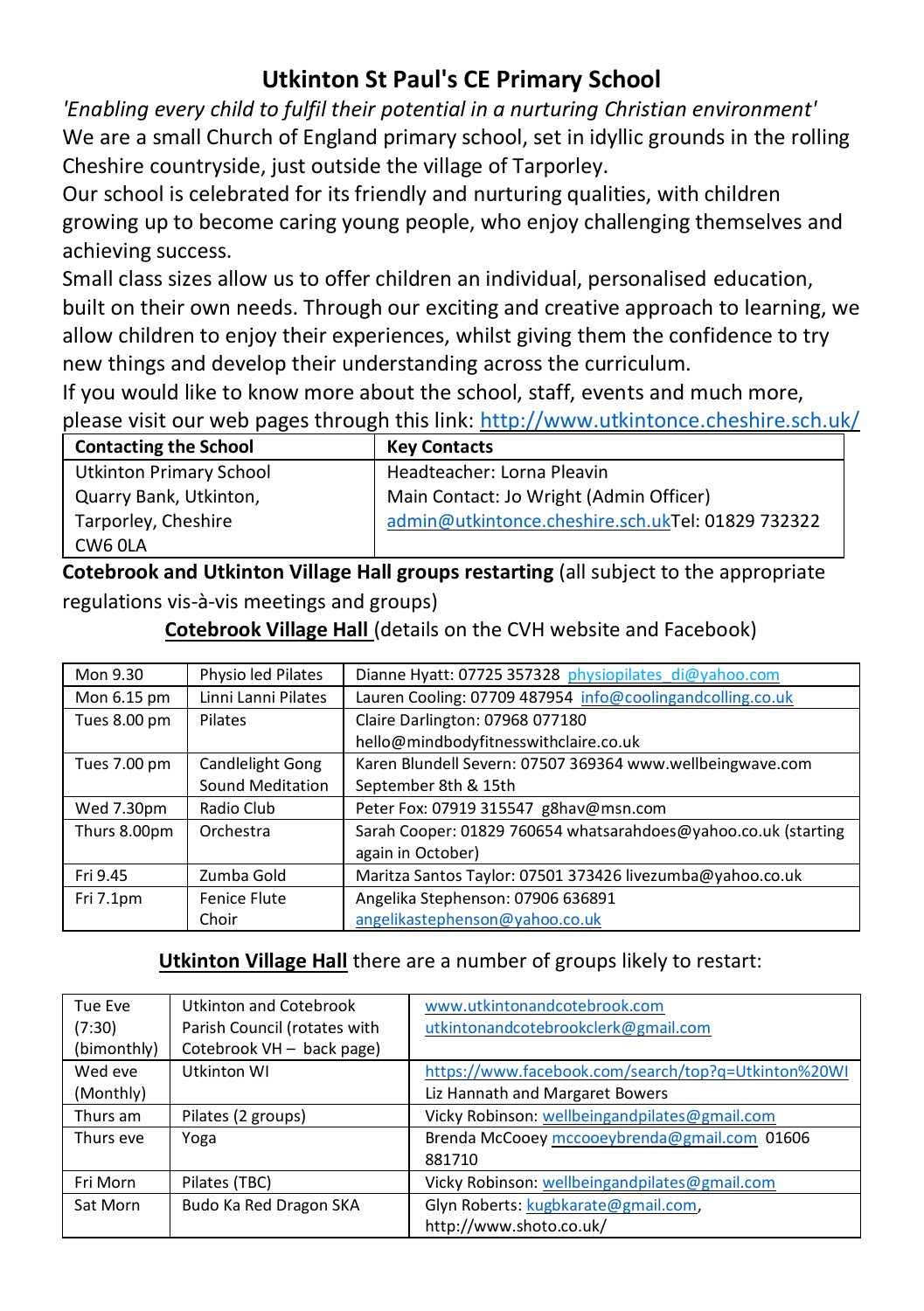#### **Planning Matters 2019 and 2020:**

Each of the applications below has been received, discussed or decided on by both UCPC and CWaC over the past 12 months.

| Ref          | Description                                                                             | Status    |
|--------------|-----------------------------------------------------------------------------------------|-----------|
| 20/02638/FUL | Utkinton Lodge Farm, Utkinton Lane, Cotebrook - conversion of<br>3 barns to 4 dwellings |           |
| 20/02545/OUT | Land Adjacent to Bentleys Cottage, John Street, Utkinton;                               | Awaiting  |
|              | Erection of one dwelling and revised access                                             | decision  |
| 20/02139/FUL | Land Adjacent To 16 Northgate, Utkinton; Construction of one                            | Awaiting  |
| 20/02140/LBC | detached dwelling                                                                       | decision  |
| 20/01974/FUL | Cotebrook Wastewater Treatment Works, A49, Cotebrook; New                               | Awaiting  |
|              | ferric storage and dosing kiosk                                                         | decision  |
| 20/01835/LDC | Moss Cottage; Utkinton Lane, Cotebrook; Lawful Development                              | Approved  |
|              | Certificate for use of land as garden land                                              |           |
| 20/01702/FUL | The Cottage, Utkinton Lane, Cotebrook; Addition of pitched                              | Approved  |
|              | gable roofs                                                                             |           |
| 20/00710/FUL | Eaton Lane Cottage, Eaton Lane, Cotebrook; Extension to side to                         | Awaiting  |
|              | create annexe                                                                           | decision  |
| 20/00167/FUL | Hollins Hill Farm, Quarry Bank, Utkinton; Single storey extension                       | Approved  |
|              | and porch (Amendment to 18/01947/FUL)                                                   |           |
| 20/00023/FUL | Ridgehill Cottage, Fishers Green, Utkinton; Single storey rear                          | Approved  |
|              | extension                                                                               |           |
| 19/04545/FUL | Sidebottom Farm, Stable Lane, Utkinton; Two storey conversion                           | Awaiting  |
|              | and extension of barns for two dwellings                                                | decision  |
| 19/04521/FUL | 20 North Brook Road, Utkinton; alterations to the amount of                             | Approved  |
| 19/04235/NMA | render finish to the front and side elevations                                          |           |
| 19/04373/PDR | Rose Farm Shop, John Street, Utkinton; Change of use of                                 | Decided   |
|              | agricultural building                                                                   |           |
| 19/04231/LDC | 'Altnaharra', Quarry Bank, Utkinton; Single storey rear extension                       | Approved  |
| 19/04106/FUL | 'Westlands', Quarry Bank, Utkinton; Single storey rear extension                        | Approved  |
|              | and alteration to the driveway.                                                         |           |
| 19/03611/AGR | Rose Farm Shop, John Street, Utkinton; Erection of agricultural                         | Decided   |
|              | hay and straw storage building                                                          |           |
| 19/03256/LDC | 'Westlands', Quarry Bank, Utkinton; Proposed single storey                              | Decided   |
|              | extension at the rear and new entrance gates                                            |           |
| 19/03090/FUL | Forest Farm, Heaths Lane, Cotebrook; 7 residential units. C/w                           | Decided   |
|              | access, associated parking, turning and landscaping.                                    |           |
| 19/02428/FUL | Heathfield Cottage, Utkinton Lane, Utkinton; Replacement                                | Approved  |
|              | Dwelling + demolition of existing cottage                                               |           |
| 19/01869/FUL | Cave Bank Farm, Knights Lane, Utkinton; Replacement dwelling                            | Approved  |
| 19/01315/OUT | Land adjacent Fox & Barrell, Tarporley Road, Cotebrook; Erection                        | Appeal    |
|              | of four dwellings                                                                       | postponed |

**BREAKING NEWS:** We have just found out that the A49 Café, the hairdressers and the boutique at the corner of A49/Oulton Mill Lane in Cotebrook have been sold and the businesses transferred. As soon as we hear what might be planned we will post it on our web-pages.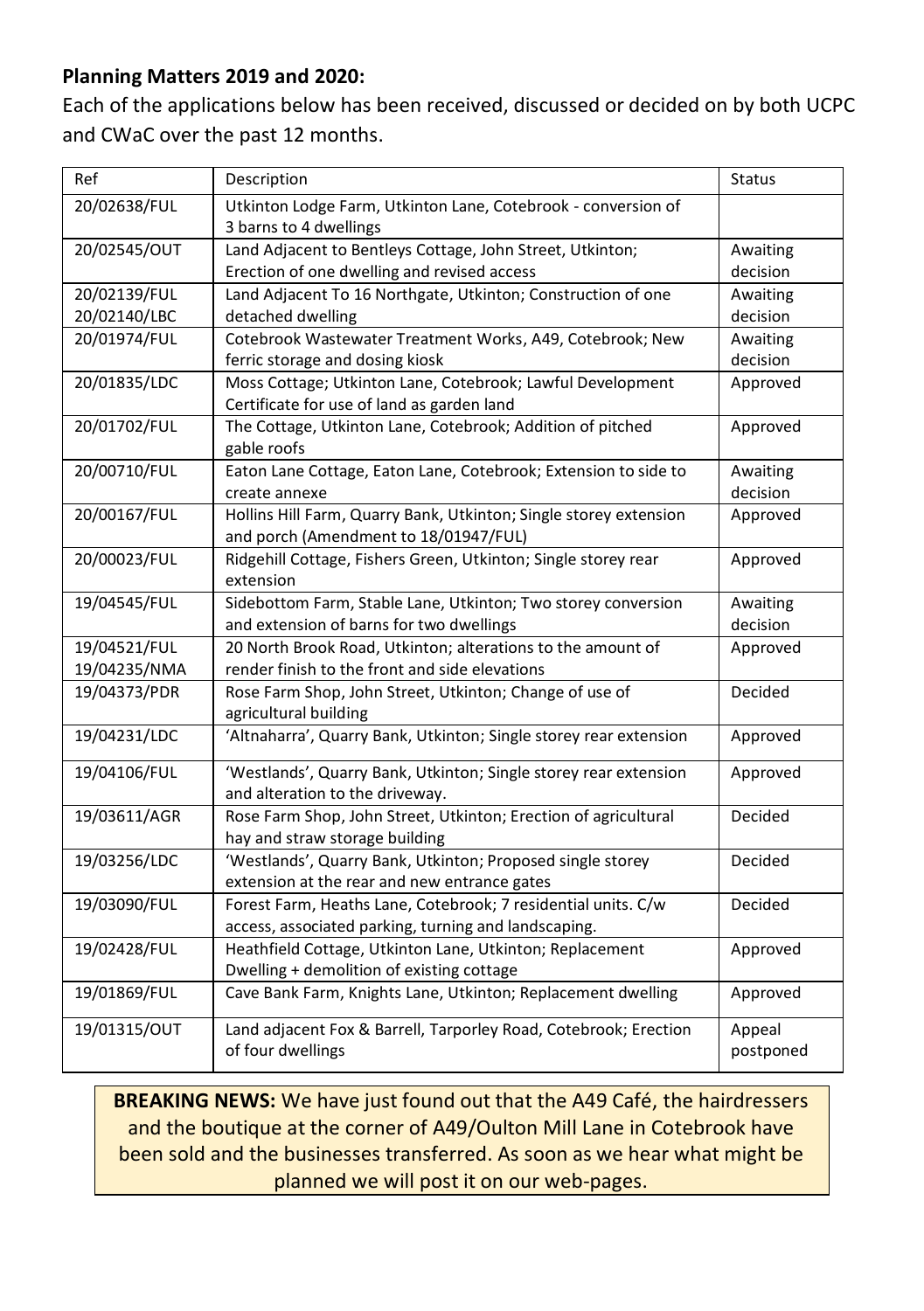**Community Bus Service - Utkinton - Tarporley - Tiverton - Brassey Green - Huxley - Tarvin to Chester City Centre, Countess Hospital and Cheshire Oaks** (Tuesdays and Thursdays) **with return journey**.

As a registered bus service, normal fares will be charged (half fare for young people up to their 19th birthday), and Cheshire concessionary bus passes ARE valid for travel after 09:30. This service can be used by anyone - just register your details with the Council by ringing 01244 97303 and talk to one of our friendly staff. The telephone line is open Monday to Friday between 0800 (8am) and 1600 (4pm) except on public holidays.

| <b>OUTBOUND</b>                     |       | <b>RETURN</b>                       |      |
|-------------------------------------|-------|-------------------------------------|------|
| Utkinton Shrine                     | 0920  | Cheshire Oaks (Coach Park)          | 1335 |
| Tarporley Co-op                     | 0930  | <b>Countess of Chester Hospital</b> | 1350 |
| <b>Tiverton War Memorial</b>        | 0938  | Foregate Street, Old Queens Head    | 1400 |
| Huxley Church                       | 0943  | Tarvin, St Andrews Church           | 1415 |
| Hoofield Hall                       | 0945  | <b>Hoofield Hall</b>                | 1425 |
| Tarvin, St Andrew's Church          | 0955- | Huxley Church                       | 1427 |
| Foregate Street, Old Queens Head    | 1015  | <b>Tiverton War Memorial</b>        | 1432 |
| <b>Countess of Chester Hospital</b> | 1025  | Tarporley Co-op                     | 1440 |
| Cheshire Oaks (Coach Park)          | 1040  | <b>Utkinton Shrine</b>              | 1450 |

*Community Car Service Tarporley Area - Mondays, Wednesdays and Fridays* The community car is available on Mondays, Wednesdays and Fridays between 0930 and 1430 (except public holidays). You can book trips by ringing 01244 973039 this number at least 24 hours in advance. The cost of using this service is £3.00 per person for a single trip, and £5.00 for two trips on the same day. We regret this is not a bus service, so concessionary bus passes will NOT be accepted. The telephone is open Mondays to Fridays between 08:00 (8am) and 16:00 (4pm), except on public holidays.

*RURAL RIDER Cheshire Community Development Trust - Wednesday* The Rural Rider service provides door-to-door bus services to residents of more rural parts outside of Northwich and Winsford where there is limited or non-existent public transport. For more information on this service please see the Rural Riders page. For Utkinton and Cotebrook this runs; Wednesday Morning to Northwich and Wednesday Afternoon to Winsford. Call 01606 723180 for details.

#### *Volunteer Car Schemes*

In addition to the community transport bus services, Cheshire CDT also coordinate a number of Voluntary community car schemes operating throughout the Cheshire West and Chester district.

*Tarporley Ward Community Bus Study ('Connecting The Dots')* – Published in April 2020 and circulated across the Ward to CWaC and many others this is available to download from our website, or to get a paper copy please email; [utkintonpc@gmaol.com;](mailto:utkintonpc@gmaol.com) <https://utkintonandcotebrook.com/2020/04/23/connecting-the-dots/>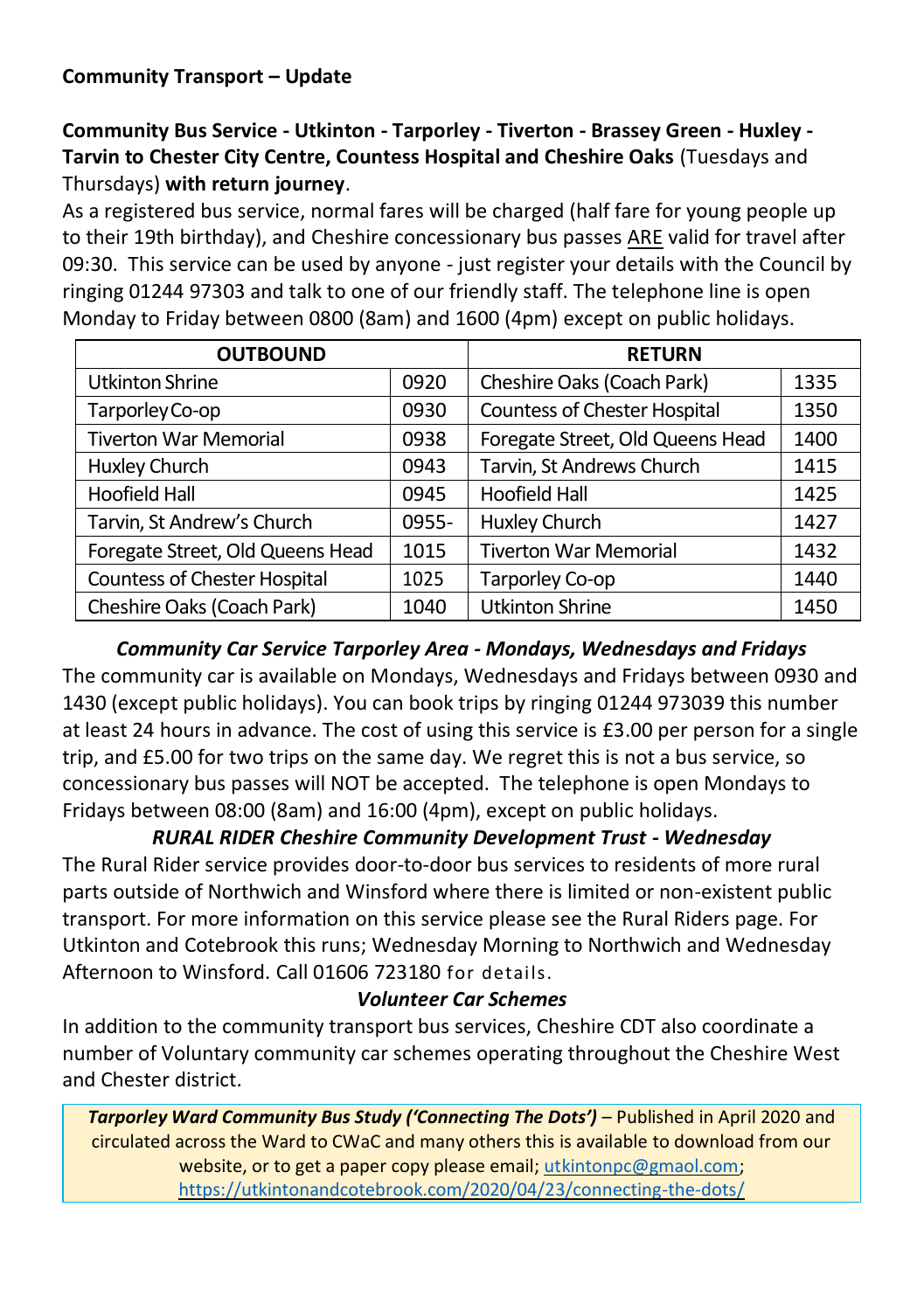#### **Your Parish Councillors, Clerk & Ward Councillor**

Parish Councillors are all volunteers, give their time freely and are all available to be contacted about anything within our Parish that you would wish to see discussed.

In these very troubled times, we are here to help, our responsibilities are to look after the infrastructure of our Parish and to provide a link to our Borough Councillor and to Cheshire West and Chester Council. We do so on a very small precept; of the 85 precepted parishes we rank 25<sup>th</sup> in terms of the level of precept and the average for the past year has been just below £11 per household compared to an overall average of £15 (ranging from £5 to £38).

| Marian Atkinson<br>07966 541806<br>marian.atkinsonuk@gmail.com                                                                    | <b>Roger Barnes</b><br>07861 312534<br>barnesie8@hotmail.com                                                              |  |
|-----------------------------------------------------------------------------------------------------------------------------------|---------------------------------------------------------------------------------------------------------------------------|--|
| <b>Tony Burford</b><br>01829 732836<br>burford939@btinternet.com                                                                  | <b>Tony Dahill</b><br>01829 733701<br>anthony.dahill@btinternet.com                                                       |  |
| Jason Hughes (Vice Chair)<br>07384 437565<br>jason.hughes1903@sky.com                                                             | <b>Andrew Needham</b><br>01829 732444<br>andrew.needhamuk@<br>hotmail.co.uk                                               |  |
| <b>Graham Spencer</b><br>07917 640068<br>avro56@icloud.com                                                                        | <b>Graham Stewart</b><br>01829 733216<br>qwb.stewart@btinternet.com                                                       |  |
| Francis (Frank) Tunney (Chair)<br>07860 917446<br>utkintonpc@gmail.com                                                            |                                                                                                                           |  |
| Diane Jones<br>Parish Clerk & Responsible<br><b>Financial Officer</b><br>07904 076395<br>utktintonandcotebrookclerk@<br>gmail.com | Eveleigh Moore-Dutton<br><b>Ward Councillor</b><br>07711 817060<br>eveleigh.mooredutton@<br>cheshirewestandchester.gov.uk |  |